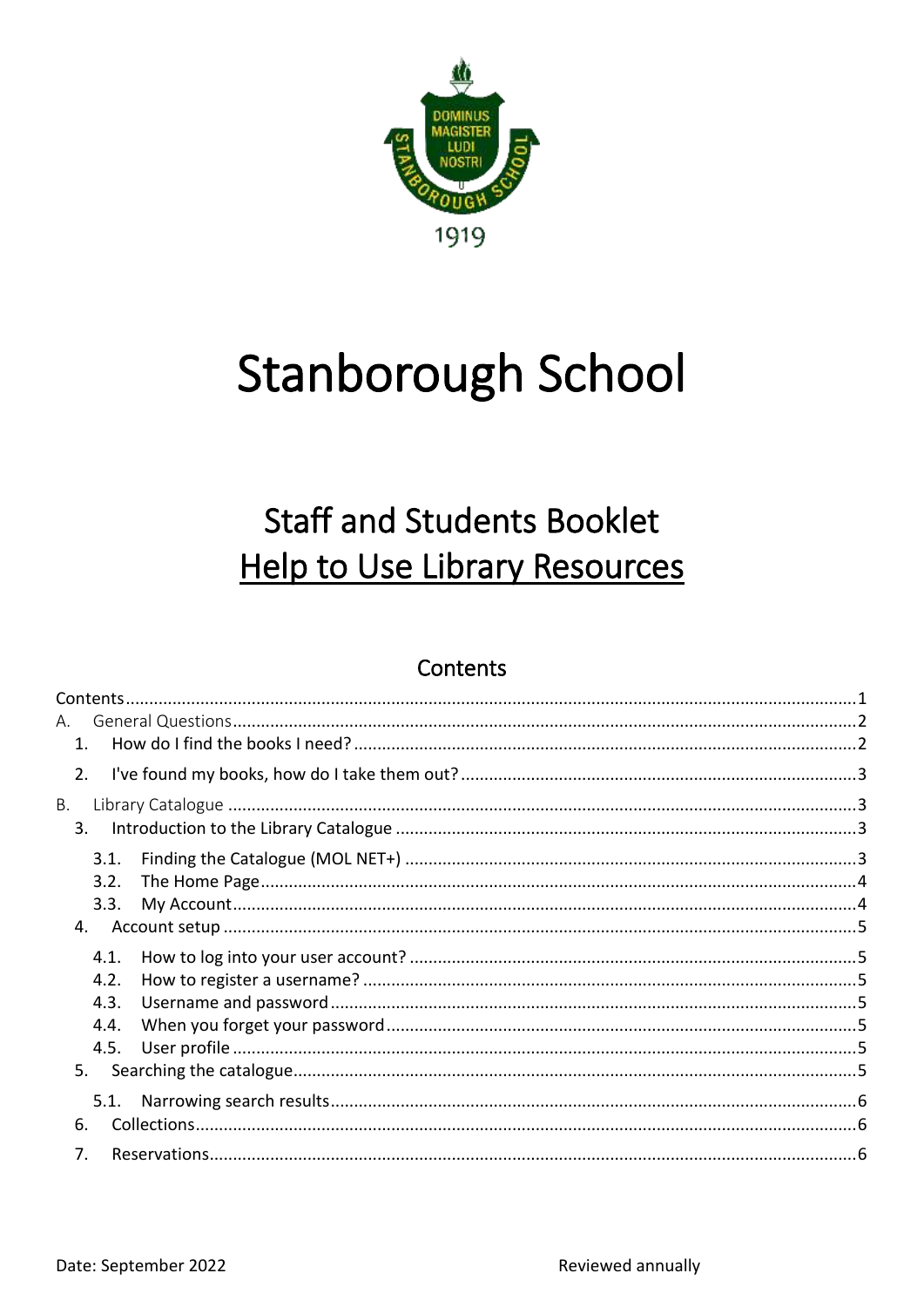# <span id="page-1-0"></span>A.General Questions

## <span id="page-1-1"></span>1. How do I find the books I need?

The key to finding books is to use the Library Catalogue (MOL NET+). It will tell you if we have a book or DVD, its code number and if it's available or already on loan to another customer.

**Fall** Sectory You can access it from every computer inside the Library as follows : ø Firefox Or from School Intranet page:<br>The Edit West Habson Boomsky Tool Her **Google Chrome** ö Stanborough School Intranet ... X +  $\cdots \otimes \alpha \otimes \alpha$  $\epsilon$ 11. ■ 日 白 + 分 TT Survey - Pupil View - Report · Servers storage · Booking System access and usage · School Printing Welcome to the Stanborough School Intranet. Here you will be able to Management - PCounter find important user guides and other information on how to use the Microsoft Office various resources distributed in our school. Microsoft Office 2016 Tools **D** SECONDARY **SCHOOL NEWS** Microsoft Silverlight MOL- Library Catal · GCSE results 2020  $\Box$  $\overline{0}$ (Attainment) · Letter to parents 18.05.2020 钩 OpenOffice 4.1.6 · A Message from the School Webmail Headteacher Stanborough o s Outlook 2016 ම Booking System · Newsletter - 14 February Secondary School  $2020$ · Newsletter - 28 January  $\circ$ 2020 NET-**CPOMS** MO. - Newsletter - 13 December Ħ Ŧ ø w. 2010 · Winter Wonderland Trip 8 Dec 2019 Library Catalogue RE: 1SI MONITORING VISIT · Schools Bible Project Competition w to login to Show My progresso week Office 365 **kerboodle** 

You can also access the School Library System from anywhere. Just go to the page: <https://spsch.lib.mol.pl/> or by clicking *Library* at the bottom of the School Website [\(www.spsch.org\)](http://www.spsch.org/).<br>Eile Edit View History Bookmarks Tools Help

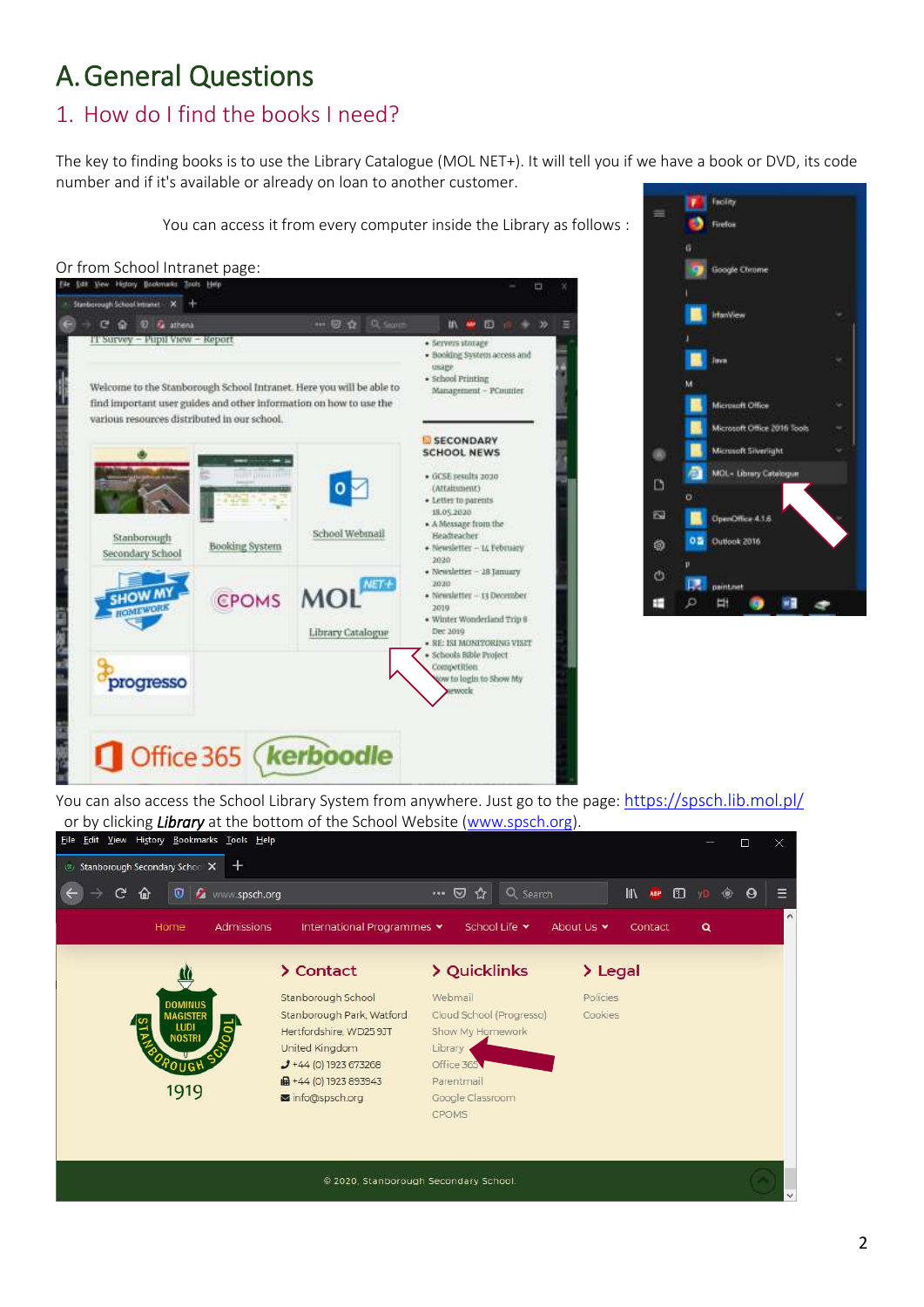## <span id="page-2-0"></span>2. I've found my books, how do I take them out?

Once you have found the book you were looking for, take it to the front desk for the Librarian to scan the item's barcode. (Please read the Library Rules and Regulations for more detailed information on borrowing books).

The following items cannot be taken out of the Library:

- loan type: reference $1$
- new issues of journals

# <span id="page-2-1"></span>B. Library Catalogue

### <span id="page-2-2"></span>3. Introduction to the Library Catalogue

The online library catalogue allows you to search through the catalogue and make reservations. You can also renew books that you have on loan before they become overdue.

The home page presents th[e search](https://spsch.lib.mol.pl/manual#manual-search) window and top-lists that contain popular items updated on daily basis.

The Top navigation allows you to:

- 1. view [collections](https://spsch.lib.mol.pl/manual#manual-collections) created by the library,
- 2. run a short tutorial about the subpage you are on,
- 3. [log in,](https://spsch.lib.mol.pl/manual#manual-login)
- 4. change language.

Log in and gain access to more functions: My [profile](https://spsch.lib.mol.pl/manual#manual-profile) (contains archives and current loans, list of book overdue) and [reservations.](https://spsch.lib.mol.pl/manual#manual-reservations)

#### <span id="page-2-3"></span>3.1.Finding the Catalogue (MOL NET+)

The Library Catalogue is available in every computer inside the Library. To access to the Library Catalogue you need to log in with your school username and password; and then go to MOL NET+. It will be in the list of programs:



 $<sup>1</sup>$  Teachers and staff members may take out reference books at the librarian discretion.</sup>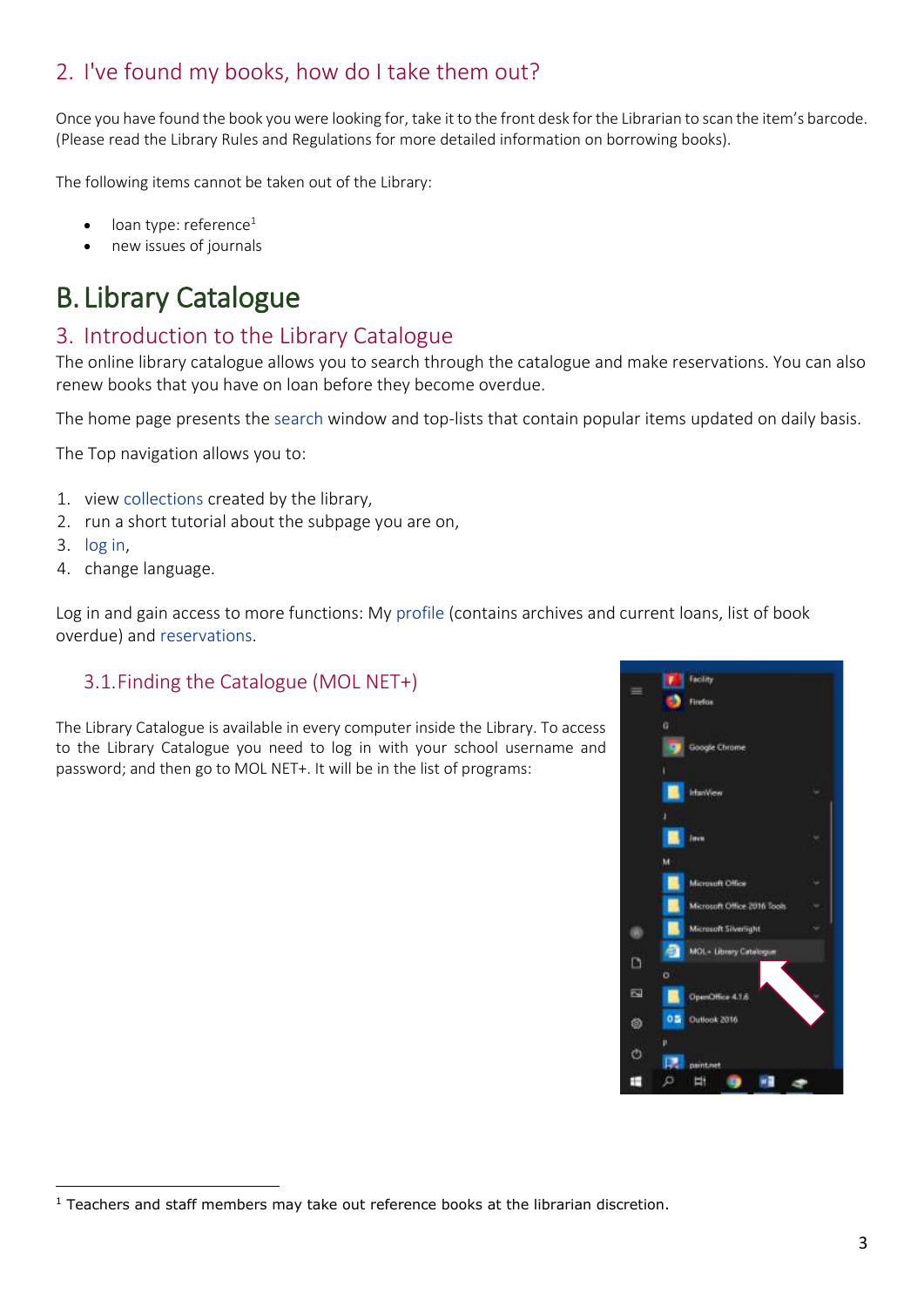#### <span id="page-3-0"></span>3.2.The Home Page

This is the page you will see when MOL NET+ opens.

| C Stanborough's Catalogue + NCI R<br>$+$                   |         |                              |                                            |                                          |                 |            | σ |
|------------------------------------------------------------|---------|------------------------------|--------------------------------------------|------------------------------------------|-----------------|------------|---|
| C.<br>pachib.molpl/lindor-any<br>$\rightarrow$<br>$\Omega$ |         |                              |                                            |                                          |                 | $^{\circ}$ | ø |
| <b>MOI</b>                                                 |         |                              | A.                                         | 自                                        | $\sqrt{2}$<br>R | an -<br>g. |   |
|                                                            |         |                              |                                            |                                          |                 |            |   |
|                                                            | IL      |                              | Stanborough's Catalogue                    |                                          |                 |            |   |
|                                                            | Search. |                              |                                            | $\mathbf{a}$                             |                 |            |   |
|                                                            |         |                              |                                            | Any*                                     |                 |            |   |
|                                                            |         |                              |                                            |                                          |                 |            |   |
|                                                            |         |                              |                                            |                                          |                 |            |   |
|                                                            |         |                              |                                            |                                          |                 |            |   |
| Recently viewed                                            |         | Frequently searched          |                                            | Most Inens                               |                 |            |   |
| Diary of Anne Frank / Markin, C (ed)                       |         | Secrets / Wilson, Jacqueline |                                            | Emerald Star / Wilson, Jacqueline        |                 |            |   |
|                                                            |         |                              |                                            |                                          |                 |            |   |
| Shane / Schaefer, Jack.                                    |         |                              | Singing Forest: The I Batten, H. Mortimer. | Percy Judgon And The Titan's Curse (Book |                 |            |   |

#### <span id="page-3-1"></span>3.3.My Account

My Account is the borrower's individual space in which you can check loan information, review items, reserve resources, search for relevant project material available in the library and even renew any books before they become overdue. To login click the 'keys' icon at the top of the page as follows:



To log in, click  $\bigcirc$  login and use your school username and password.

To create a unique login and password please check with the Librarian.

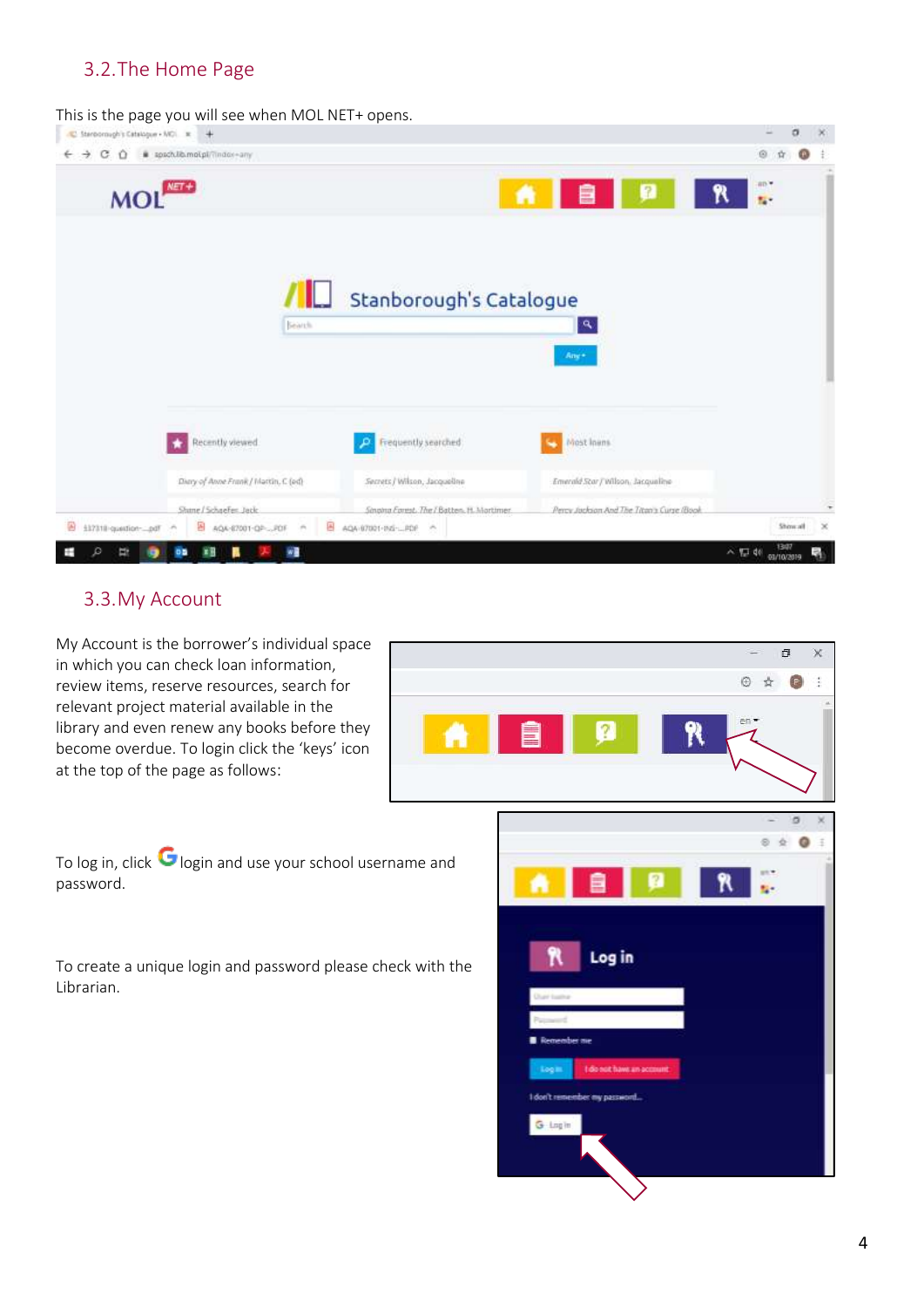#### <span id="page-4-1"></span><span id="page-4-0"></span>4. Account setup

#### 4.1.How to log into your user account?

To log into your user account, you must have a registered username or you can use  $\bullet$  login with your school username and password.

#### <span id="page-4-2"></span>4.2.How to register a username?

First of all you need to have the registration code. You can obtain the code from the **librarian** to your email address or get it printed for you.

- If the library has your email, you can receive a link in a message that will take you directly to the registration form.
- If you receive the printed code, you can open the registration form by clicking the "Log in" button and then "I do not have an account" button. There you will have to type in the registration code manually.

<span id="page-4-3"></span>On the form you enter your username, password and registration code.

#### 4.3.Username and password

The username can be any word. Choose carefully - you will not be able to change it later. On the other hand you can change your password at any time. To change your password click on the "Your account" icon and go to the "Profile" tab.

#### <span id="page-4-4"></span>4.4.When you forget your password

If you forget your password, click on "I don't remember my password..." on the login screen, then enter your username and click "Get reset code". The system will send you the code to the email address associated with your patron's account. If you don't have an e-mail stored in the library's data you will have to get the code directly from a librarian.

#### <span id="page-4-5"></span>4.5.User profile

"Your account" gathers all information concerning your library account. You can only access it after logging in.

"Your account" presents the following information:

- Profile your personal data
- Loans your current loans
- Overdues your current overdues
- $Reservation your current reservations$
- Loan history list of all loans you have ever had

#### <span id="page-4-6"></span>5. Searching the catalogue

Searching the online catalogue is in many ways similar to Google search. This is a single window search with hints functionality. Hit search button or push "Enter" to start searching. Choosing one of the hints will start search automatically.